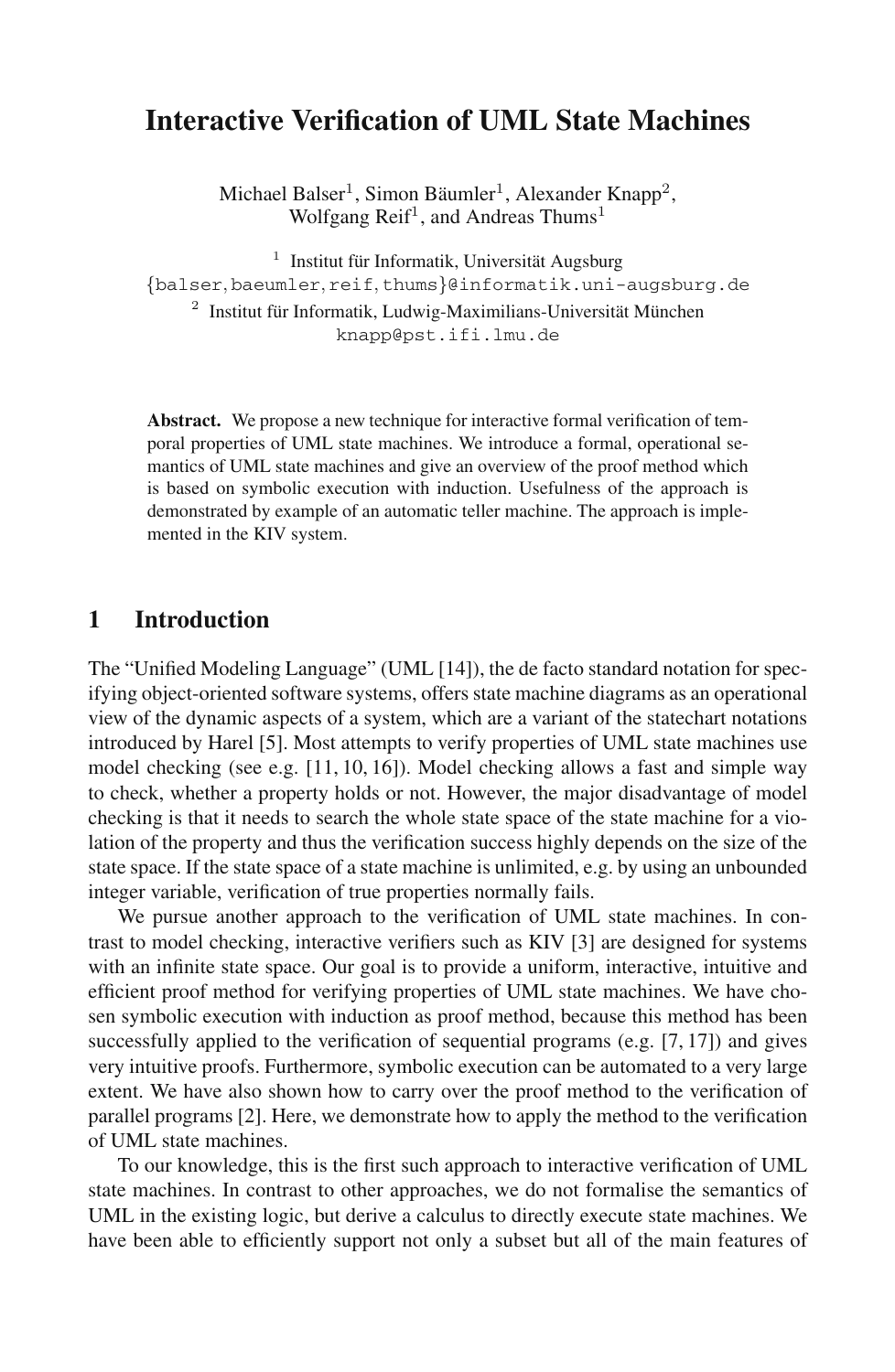UML state machines such as hierarchical and concurrent states, compound transitions, and a rich action language. Thus, our approach is more complete than e.g. the Omega project [15]. Compared to other interactive calculi for the verification of similar concurrent systems (e.g. [12, 4]), the proof method of symbolic execution promises a higher degree of automation, a uniform treatment of safety and liveness properties, and the use of invariants which are easier to come up with.

We assume the reader to be familiar with UML state machines and to have at least basic knowledge in temporal logic and sequent calculus. The remainder of this paper is structured as follows: In Sect. 2, we give a short introduction to constructing temporal proofs with symbolic execution and induction. Section 3 describes UML state machines and introduces an example. Section 4 formally defines an operational semantics of UML state machines. How to turn the operational semantics of UML into a calculus rule for symbolic execution is sketched in Sect. 5. A safety property of the example is verified in Sect. 6. Section 7 summarizes the results and outlines future work.

### **2 Temporal Logic Framework**

The logical formalism is a variant of ITL (Interval Temporal Logic [13]). It is based on (finite or infinite) linear sequences  $\pi$  of valuations which we call *intervals*. A single valuation (which we also call state) is described by first-order predicate logic formulae over static variables  $v$  and dynamic variables  $V$ . Different valuations of an interval  $\pi$  may assign different values to the dynamic variables V. In addition, a valuation gives values to primed variables  $V'$  and double-primed variables  $V''$ ; the relation between unprimed and primed variables is interpreted as *system transitions*, the relation between primed and double-primed variables as *environment transitions*. System and environment transitions alternate, the value of  $V''$  being equal to  $V$  in the next valuation. Temporal operators, we support, include  $\Box \varphi$  ( $\varphi$  always holds),  $\diamond \varphi$  (eventually  $\varphi$ holds),  $\varphi$  **until**  $\psi$ ,  $\varphi$  **unless**  $\psi$ ,  $\circ \varphi$  (there is a next state which satisfies  $\varphi$ ),  $\bullet \varphi$  (if there is a next state, it satisfies  $\varphi$ ), and **last** (the current state is the last) with their standard semantics. The proof method is based on a sequent calculus.

We focus on a subset of proof obligations, here: Our goal is to take an initial variable condition I, a system S, a configuration C, and a temporal property  $\varphi$  and to prove that  $S, C, I \vdash \varphi$ . In other words, all runs of system S which satisfy C and I in its initial state must satisfy  $\varphi$ . The proof method is symbolic execution with induction. In the following, we show how to symbolically execute a temporal formula  $\varphi$ , how to execute an arbitrary system description S, and how to use induction to prove properties for infinite system runs. In Sect. 5 we show how to apply this general proof method to the verification of UML state machines.

#### **2.1 Symbolic Execution**

Our principle of symbolic execution is to rewrite an arbitrary temporal formula  $\varphi$  to an equivalent formula

$$
\varphi \leftrightarrow \tau_0 \wedge \textbf{last} \vee \bigvee\nolimits_{1 \leq i \leq n} (\tau_i \wedge \circ \varphi_i)
$$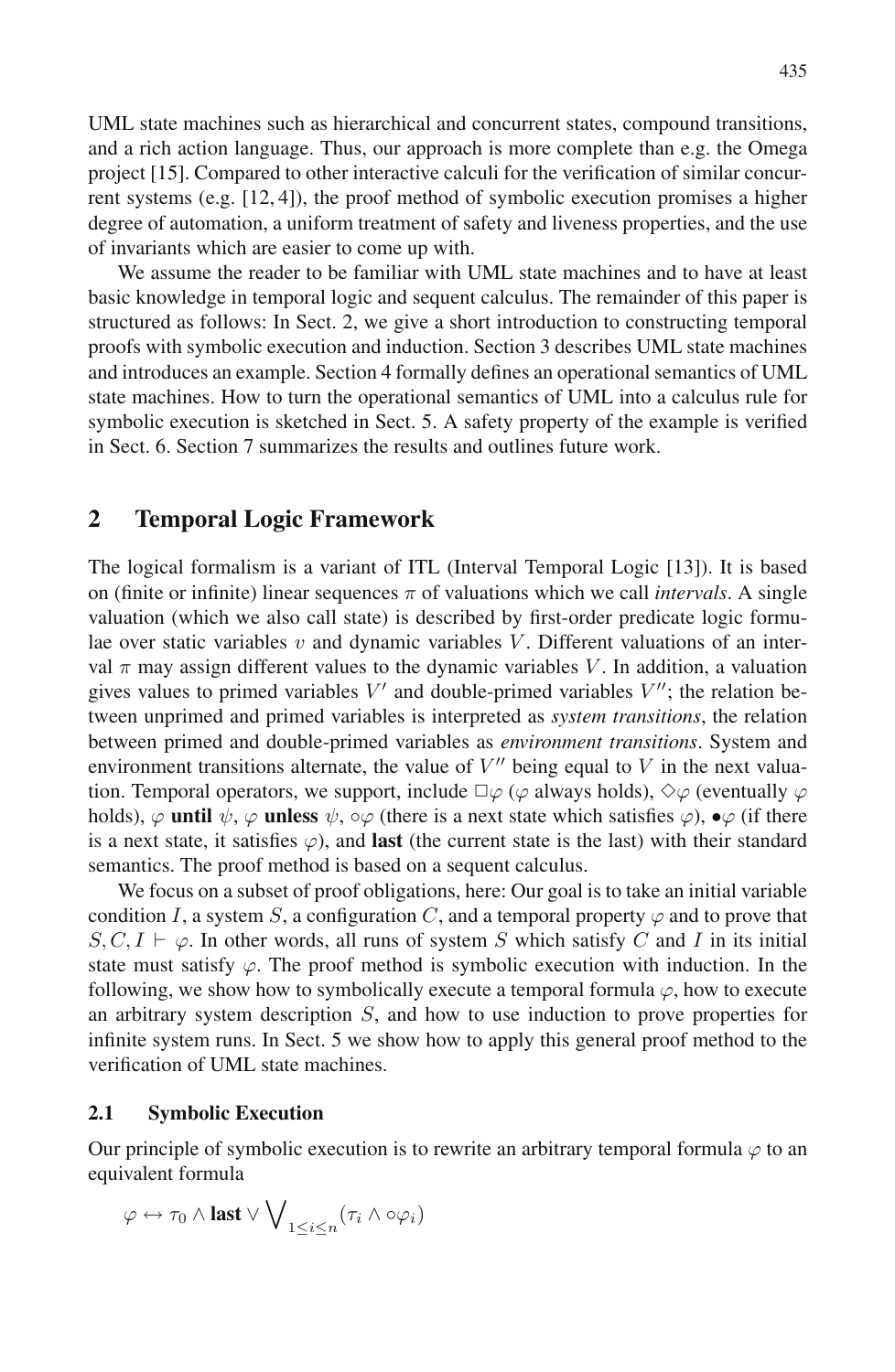where  $\tau_i$  are formulae in first-order predicate logic. Either the system represented by  $\varphi$  terminates with condition  $\tau_0$ , or one of n possible transitions  $\tau_i$  is executed and execution continues with  $\varphi_i$  in the next step. As an example, consider rewrite rule

$$
(alw) \ \Box \varphi \leftrightarrow \varphi \land \bullet \Box \varphi
$$

which unwinds an always operator such that  $\varphi$  must hold now and always in the future. Our calculus provides rewrite rules to similarly unwind all of the temporal operators. By unwinding the single temporal operators with these rules, it is possible to rewrite arbitrary temporal formulae to receive an equivalent formula of the form stated above. Details can be found in [2].

### **2.2 Executing System Descriptions**

We apply the same strategy of symbolic execution to almost arbitrary system descriptions S which describe the operational behaviour of systems as follows: a function  $exec(S, C)$  is implemented which returns the possible transitions  $\tau$  with configurations  $C_0$  for the next state. This function can be used in the rule (to be read bottom-up)

(execute) 
$$
\frac{\{\tau \wedge \circ (S \wedge C_0), I \vdash \varphi \mid \langle \tau, C_0 \rangle \in exec(S, C)\}}{S, C, I \vdash \varphi}
$$

to execute a system S in configuration C. The transition  $\tau$  relates variable condition I to the variable condition in the next state. We use the *execute* rule to integrate UML state machines into our formalism (see Sect. 5). An implementation for  $exec(S, C)$  is rather straightforward if the operational semantics of S is formally defined. The rule (execute) is sound if implementation of  $exec(S, C)$  is sound.

This approach avoids the overhead in proof size, which would result if we specify the semantics of UML within our logic. In this case, we would need several basic rules to execute a single state machine step. In our experience, application of rule (execute) is very efficient.

#### **2.3 Taking a Step**

After system and temporal formula have been rewritten and execution does not terminate, rule (step) can be applied.

$$
\text{(step)} \quad \frac{S, C, I_0 \vdash \varphi}{\tau, \circ (S \land C), I \vdash \bullet \varphi} \quad \text{where } I_0 := (I \land \tau)[V, V', V''/v_0, v_1, V]
$$

Condition  $I_0$  in the next state is received by replacing in the original I and transition  $\tau$  all unprimed and primed dynamic variables V and V' with fresh static variables  $v_0$ and  $v_1$ , the double-primed variables  $V''$  correspond to the unprimed variables in the next state. In addition, the leading operators ∘ and • are eliminated. Symbolic execution continues in the next state.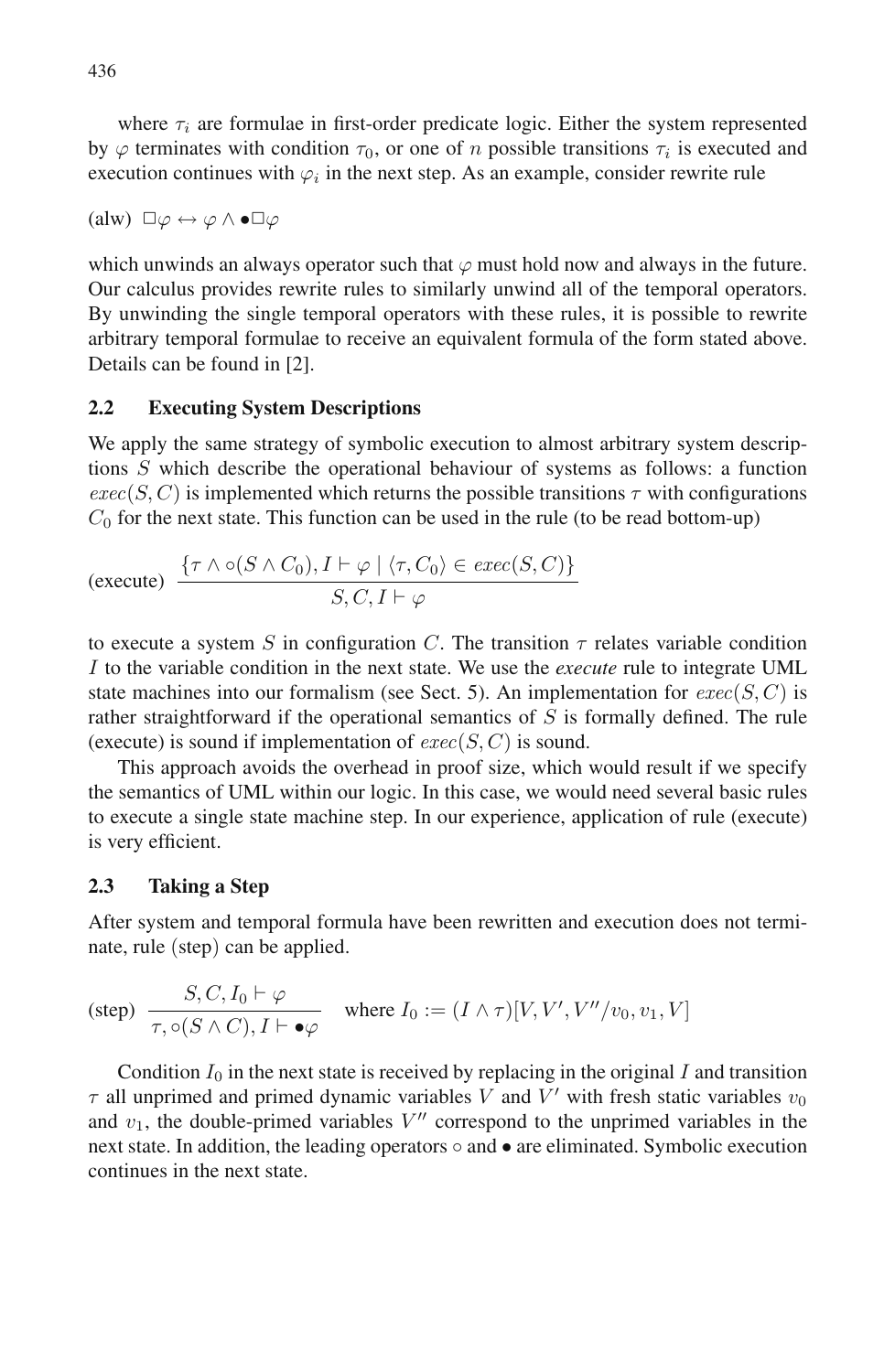#### **2.4 Induction**

Symbolic execution needs not to terminate. Therefore, we use noetherian induction over a supplied induction term T

$$
\text{(ind)} \quad \frac{\Gamma, T = n, \Box(T < n \to (\bigwedge \Gamma \to \bigvee \Delta)) \vdash \Delta}{\Gamma \vdash \Delta}
$$

The fresh static variable n is assigned to the initial value of T. Always, if the value of T is less than the initial value n, the induction hypothesis  $\bigwedge \Gamma \to \bigvee \Delta$  can be applied. This general induction principle can be applied to prove arbitrary temporal properties. Special derived rules are defined to prove certain temporal properties without induction term. A derived rule for proving safety properties is as follows.

$$
\text{(ind alw)} \quad \frac{\Gamma, \bullet(\bigwedge \Gamma \to \bigvee \Delta) \text{ until } \neg \varphi \vdash \Delta}{\Gamma \vdash \Box \varphi, \Delta}
$$

Formula  $\Box \varphi$  in the succedent corresponds to a liveness condition  $\Diamond \neg \varphi$  in the antecedent and therefore the induction is performed over the number of steps it takes to satisfy  $\neg \varphi$ . Special rules without induction terms can be given for all safety properties; a term T must only be provided to establish liveness conditions.

### **2.5 Sequencing**

Executing concurrent systems is costly, because in every step typically a number of nondeterministic transitions can be executed leading to large proofs. However, executing several transitions often leads to the same state, no matter in which order they are executed. In this case, an extended sequent rule

$$
\text{(seq)} \quad \frac{\Gamma, \rho_1 \lor \rho_2 \vdash \Delta}{\Gamma, \rho_1 \vdash \Delta \quad \Gamma, \rho_2 \vdash \Delta}
$$

can be applied which contains two conclusions to contract two proof obligations with the same temporal formulae. Additional predicate logical formulae  $\rho_1$  and  $\rho_2$  are combined as disjunction. This approach leads to proof graphs instead of proof trees and works best, if automatic simplification is able to significantly reduce  $\rho_1 \vee \rho_2$ . An example proof graph can be found in Fig. 4.

## **3 UML State Machines: An Example**

We use a simple UML model of an automatic teller machine (ATM), shown in Fig. 1, as our running example: The class diagram in Fig. 1(a) specifies an (active) class Bank. Classes define *attributes*, i.e., local variables of its instances, and *operations* and *signals* that may be invoked on instances by call and send actions, respectively. Additionally, *invariants* restrict the state space of class instances.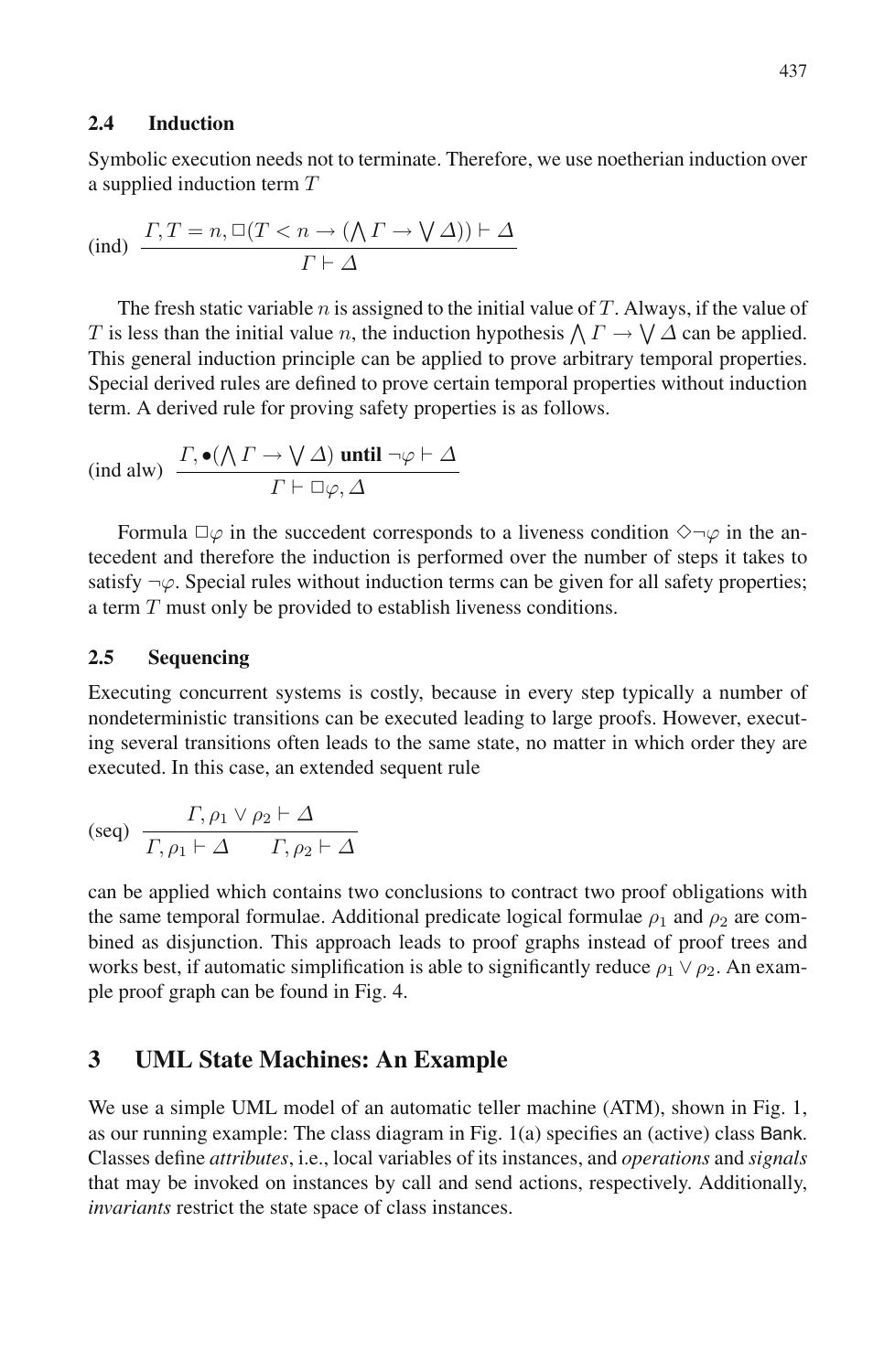The state machine for class Bank is shown in Fig. 1(b), consisting of *states* and *transitions* between states (we number the states for short reference later on). States can be *simple* (such as Idle and PINCorrect) or *composite* (such as Verifying); a *concurrent* composite state contains several *orthogonal regions*, separated by dashed lines. Moreover, *fork* and *join* (pseudo-)states, shown as bars, synchronize several transitions to and from orthogonal regions; *junction* (pseudo-)states, represented as filled circles, chain together multiple transitions. Transitions between states are triggered by *events*. Transitions may also be guarded by conditions and specify actions to be executed or events to be emitted when the transition is fired. For example, the transition leading from state Idle to the fork pseudostate requires signal verifyPIN to be present; the transition branch from VerifyingCard to CardValid requires the guard cardValid to be true; the transition branches from CardValid to Idle set the Bank attributes tries and cardValid. Events may also be emitted by *entry* and *exit* actions that are executed when a state is activated or deactivated. Transitions without an explicit trigger (e.g. the transition leaving DispenseMoney), are called *completion transitions* and are triggered by *completion events* which are emitted when a state completes all its internal activities.



(a) Class diagram



(b) State machine diagram  $SC_{Bank}$  for class Bank

**Fig. 1.** UML model of an ATM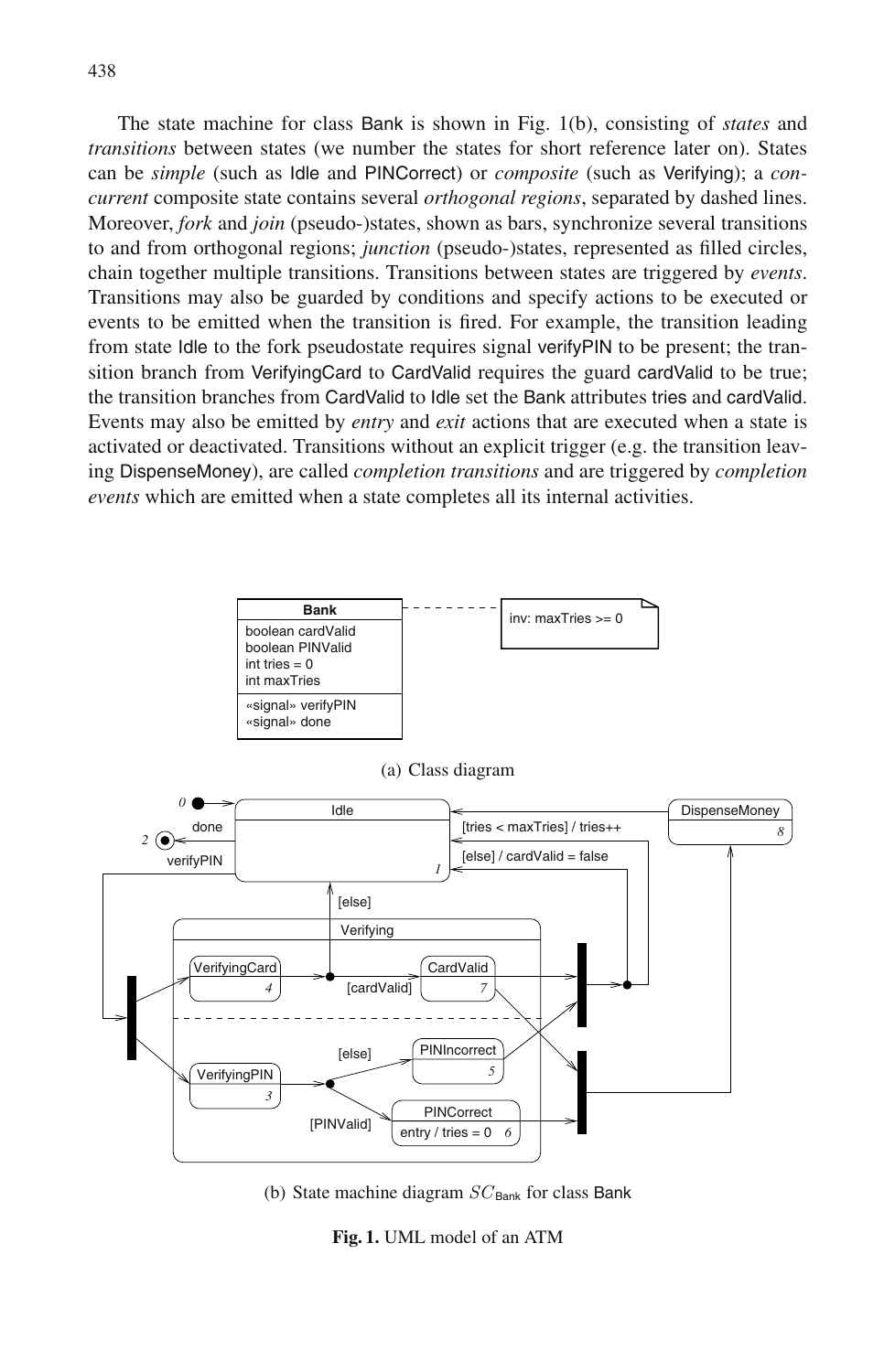The actual state of a state machine is given by its *active state configuration* and by the contents of its *event queue*. The active state configuration is the tree of active states; in particular, for every active concurrent composite state each of its orthogonal regions is active. The event queue holds the events that have not yet been handled. The *event dispatcher* dequeues the first event from the queue; the event is then processed in a *run-to-completion* (RTC) step. First, a maximally consistent set of enabled transitions is chosen: a transition is *enabled* if all of its source states are contained in the active state configuration, if its trigger is matched by the current event, and if its guard is true; two enabled transitions are *consistent* if they do not share a source state. For each transition in the set, its *least common ancestor* (LCA) is determined, i.e. the lowest composite state that contains all the transition's source and target states. The transition's main source state, that is the direct substate of the LCA containing the source states, is deactivated, the transition's actions are executed, and its target states are activated.

The example state machine simulates card and PIN validation of a bank computer. After initialization the bank computer is in state Idle. The reception of signal done leads to finalizing the state machine, whereas on reception of signal verifyPIN the verification process is started in state Verifying. If the card is invalid, the bank computer immediately returns to state Idle. If the PIN is invalid, it is checked whether the maximum number of trials is exceeded. If this is the case, the card is marked invalid; otherwise the number of trials is incremented by one. In both cases, the bank computer returns to state Idle. If the PIN is valid, the number of trials is reset to zero. If both the PIN and the card are valid, state DispenseMoney is entered from which the bank computer returns to state Idle.

### **4 Semantics of UML State Machines**

The semantics of UML state machines is defined by an execution algorithm. This algorithm forms the basis for embedding UML state machines into temporal logic and, in particular, the symbolic execution technique. Our semantical account of UML state machines follows the semantics definition of the UML 1.5 specification [14] as closely as possible, but fills in some of the gaps of the specification. We take up the ideas presented by Lilius and Porres [11]; however, we use a simplified notion of compound transitions and correct the definition of maximally consistent sets of compound transitions.

We first define the abstract syntax of the sublanguage of UML state machines from the UML specification [14] for which our semantics is valid. Apart from those language constructs which we do not discuss here (i.e. history, sync, and choice pseudostates, call and deferred events, and internal transitions), this definition introduces the following restriction: A transition from an initial pseudostate must target a non-pseudostate contained in the same composite state as the initial pseudostate. Abandoning this restriction would lead to a more intricate definition of compound transitions, which, however, has no relevance in most practical applications.

The semantics of UML state machines is defined in two steps: First, we describe a procedure for statically computing the configurations and the compound transitions of a state machine. Due to our syntactical restriction, compound transitions are trees of state machine transitions (describing the chaining of junctions, forks, and entries of states) with a possible fan-in prefix (describing joins) that represent a move from a configura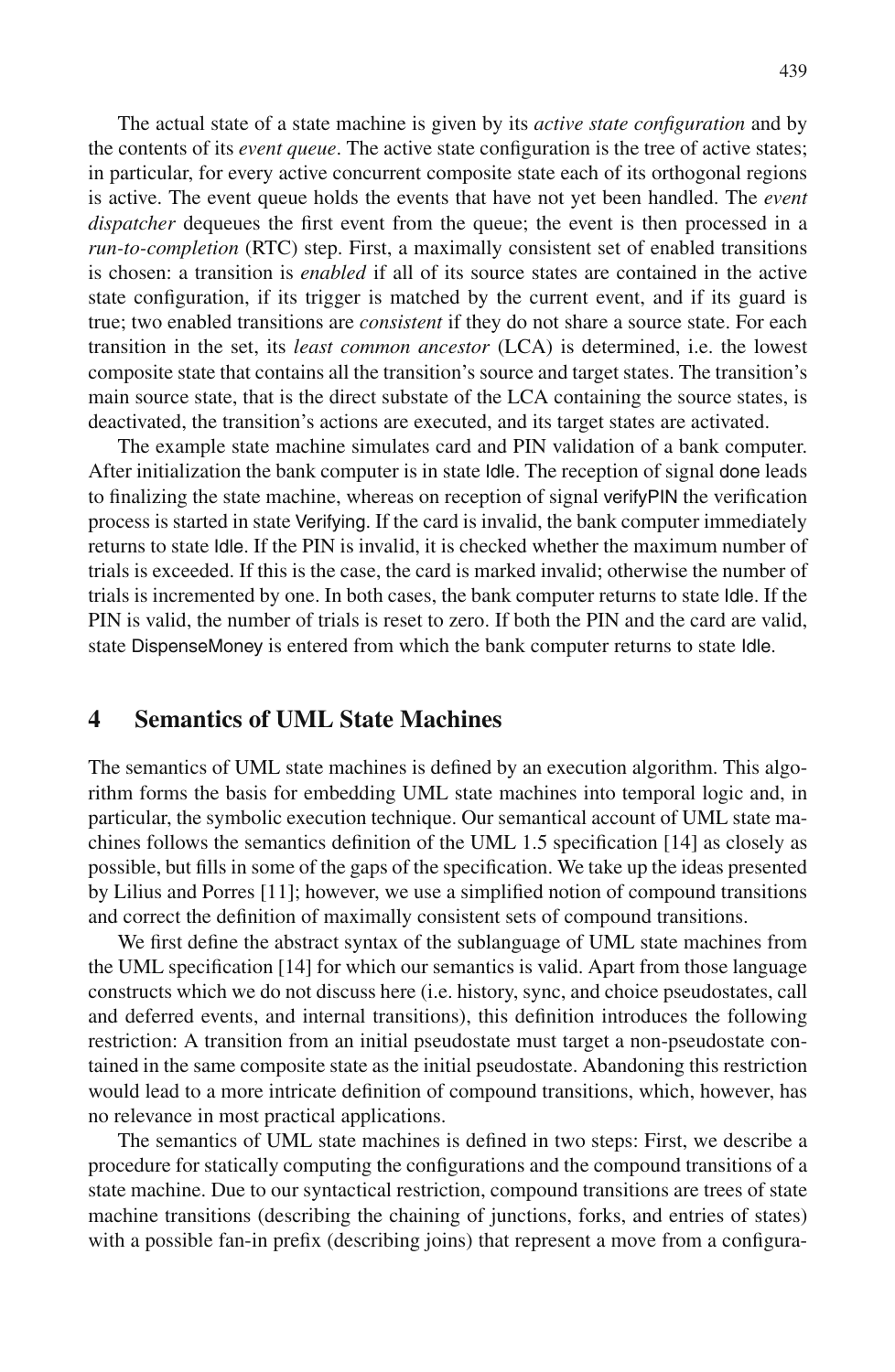tion into another configuration. Second, we define an algorithm for run-to-completion steps which first computes a maximally consistent set of compound transitions for a given event and then executes the set of compound transitions.

#### **4.1 Abstract Syntax of UML State Machines**

We assume an expression language  $Exp$  that at least includes boolean expressions (like true, false,  $e_1 \wedge e_2$ , etc.) and an action language Act that at least includes a skip statement, and sequential (;) and parallel  $(\parallel)$  composition of statements. Furthermore, we assume a set of events Event which includes ∗ denoting a completion event.

A *state* s has a kind  $kind(s) \in \{$  initial, final, simple, composite, concurrent, junction, join, fork}, an entry action  $entry(s) \in Act$ , and an exit action  $exit(s) \in Act$ . A *pseudostate* is a state s with  $kind(s) \in \{initial, junction,join,fork\}$ ; we require that  $\text{entry}(s) =$  skip and  $\text{exit}(s) =$  skip for each pseudostate s. A *composite* state is a state s with  $kind(s) \in \{composite, concurrent\}.$ 

A *state hierarchy* is given by a tree  $(S, E)$  where S is a finite set of states and  $E \subseteq S \times S$  a non-empty substate relation such that the constraints below are satisfied. We write  $\mathit{substates}(s) = \{s' \in S \mid (s, s') \in E\}$  for the substates of state  $s$ :

- 1. If  $substates(s) \neq \emptyset$  then  $kind(s) \in \{composite, concurrent\}.$
- 2. If  $\text{kind}(s) =$  concurrent then  $\text{#substates}(s) \geq 2$  and  $\text{kind}(s') =$  composite for all  $s' \in \textit{substates}(s)$ .
- 3. If  $\text{kind}(s) = \text{composite}$  then  $\#\{s \in \text{substates}(s) \mid \text{kind}(s') = \text{initial}\} \leq 1$ .

We further write  $container(s)$  for the container state of state s if s is not the root state;  $\mathit{substates}^+(s) = \{s' \in S \mid (s, s') \in E^+\}$  and  $\mathit{substates}^*(s) = \mathit{substates}^+(s) \cup \{s\}$ denote the set of (reflexive) transitive substates of  $s$ ; and  $initial(s)$  is the initial state contained in the composite state s if it exists. The *least common ancestor* of a set of states  $M \subseteq S$  not containing the root state, denoted by  $lca(M)$ , is the least composite state c w.r.t. E such that  $M \subseteq \textit{substates}^+(c)$ ; the *least common reflexive ancestor* of  $M \subseteq S$ , written  $lca^=(M)$ , is the least state s w.r.t. E such that  $M \subseteq \textit{substates}^*(s)$ .

Given a state hierarchy  $H = (S, E)$ , a *transition* t over H has a source state source(t)  $\in S$ , a target state  $target(t) \in S$ , a triggering event  $trigger(t) \in Event$ , a guard expression  $quard(t) \in Exp$ , and an effect action  $effect(t) \in Act$ , such that the following constraints are satisfied:

- 1.  $kind(source(t)) \neq final$  and  $kind(target(t)) \neq initial$ .
- 2. If  $kind(source(t)) \in \{initial, fork\}$  then  $target(t)$  is not a pseudostate.
- 3. If  $kind(source(t)) = initial then container(target(t)) = container(source(t)).$
- 4. If  $kind(target(t)) = join then source(t)$  is not a pseudostate.
- 5. If  $kind(source(t)) =$  composite then  $kind(container(source(t))) \neq$  concurrent.
- 6. If  $kind(target(t)) =$  composite then  $kind(constinner(target(t))) \neq$  concurrent.
- 7. If  $kind(source(t)) \in \{initial, fork, join\}$  then  $guard(t) = true$ .
- 8. If  $kind(target(t)) = join$  then  $guard(t) = true$ .
- 9. If  $kind(source(t)) =$  initial then  $effect(t) =$  skip.
- 10. If source(t) is a pseudostate, then  $trigger(t) = *$ .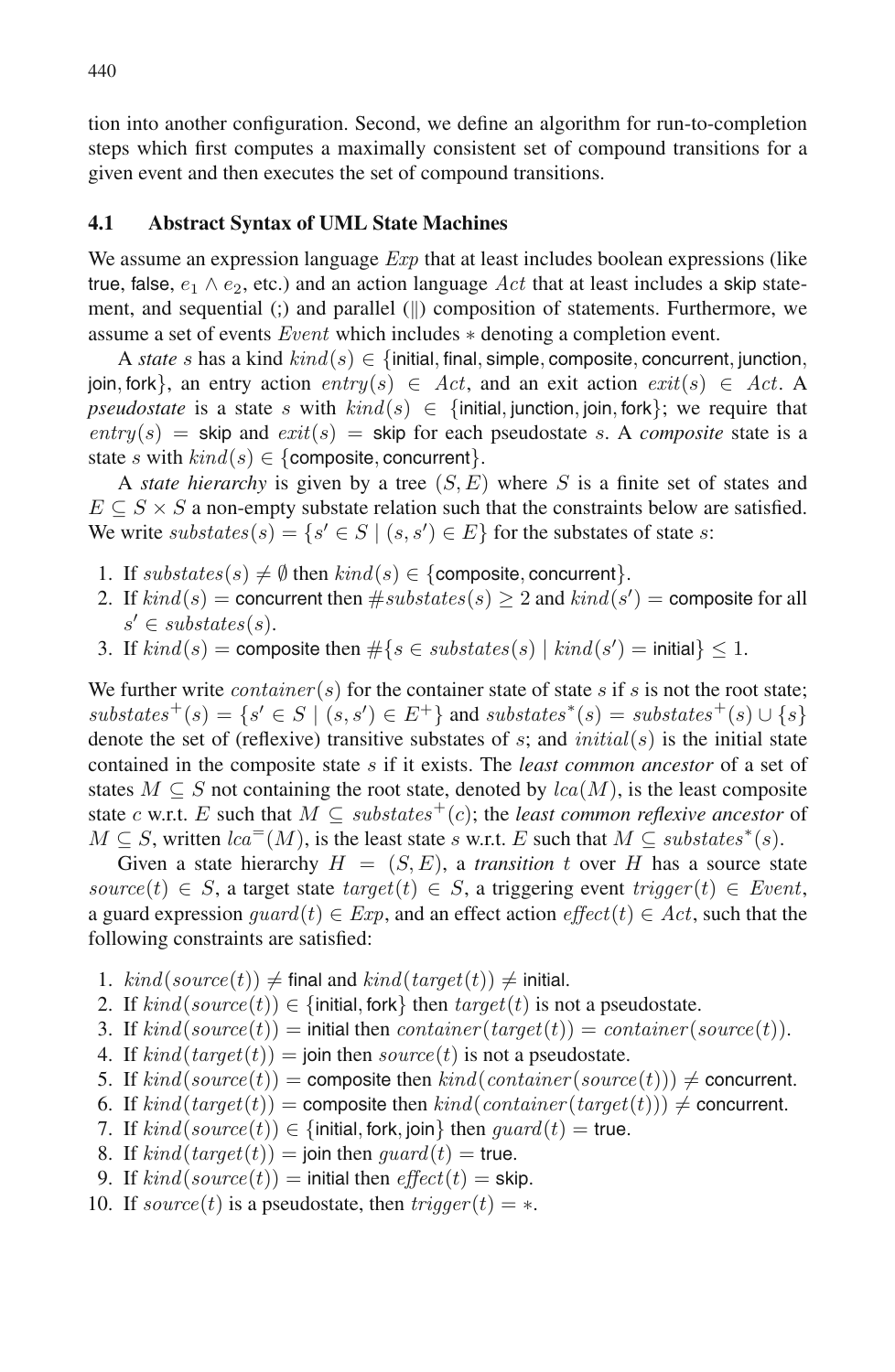A *state machine* (for a class C) is given by a pair  $(H, T)$  where  $H = (S, E)$  is a state hierarchy and  $T$  a finite set of transitions over  $H$  such that the constraints below are satisfied for all  $t \in T$ . We write *outgoings(s)* for the set  $\{t \in T \mid source(t) = s\};$ incomings(s) for the set  $\{t \in T \mid target(t) = s\}$ ; sources(M) for the set  $\{source(t) \mid$  $t \in M$ ; and  $tarets(M)$  for the set  $\{target(t) | t \in M\}$ :

- 1. If  $kind(s) = initial$  then  $\#outgoing(s) = 1$ .
- 2. If  $kind(s) =$  junction then  $\#incomings(s) = 1$  and  $\#outgoing(s) \geq 1$ .
- 3. If  $kind(s) =$  fork then  $\#incomings(s) = 1$  and  $\#outgoing(s) \geq 2$ .
- 4. If  $\text{kind}(s) = \text{fork}$  then there is an  $s' \in S$  with  $\text{kind}(s') = \text{concurrent}$  such that  $targets(outgoing(s)) \subseteq subsets^{+}(s') \setminus subsets(s')$  and the following holds: if  $t, t' \in outgoing(s)$  such that  ${target(t), target(t')} \subseteq \textit{substates}^+(s'')$  for some  $s'' \in \textit{substates}^+(s')$  then  $t = t'$ .
- 5. If  $kind(s) = join$  then conditions (3) and (4) hold likewise with replacing target by source and outgoings by incomings.

Conditions (4) and (5) require forks and joins to come from and go to different orthogonal regions of a concurrent composite state.

### **4.2 Configurations and Compound Transitions**

The *configurations* of a state machine  $((S, E), T)$  are given by the smallest subsets C of S that satisfy the following conditions:

- 1. The root state of  $S$  is in  $C$ .
- 2. No state  $s \in C$  is a pseudostate.
- 3. If  $kind(s) = \text{composite}$  then there is a single  $s' \in C$  such that  $container(s') = s$ .
- 4. If  $\text{kind}(s) = \text{concurrent}$  then all states  $s' \in S$  with  $\text{container}(s') = s$  are in C.

In particular, composite states are or-states, concurrent states are and-states.

The *compound transitions* of a state machine  $((S, E), T)$  represent semantically complete transition paths that originate from a set of non-pseudostates and target a set of simple states. More precisely, a compound transition consists of three parts: The optional tail part of a compound transition may have multiple transitions in  $T$  originating from a set of mutually orthogonal regions that are joined by a join pseudostate. The middle part of a compound transition is a finite chain of transitions in  $T$  joined via junction pseudostates. Finally, the optional head part of a compound transition is a tree of transitions in  $T$ : If a transition in the middle part of a compound transition or in its head part itself targets a composite state the head part continues at the initial state of this composite transition; if a transition targets a concurrent composite state the head part continues at all initial states of the orthogonal regions of the concurrent composite state; if a transition targets a fork pseudostate the head part continues with the transitions outgoing from the fork pseudostate which target mutually orthogonal regions and simultaneously continues at the initial states of all those orthogonal regions that are not targeted by transitions outgoing from the fork pseudostate.

In the ATM example, the compound transitions outgoing from VerifyingCard just consist of middle parts: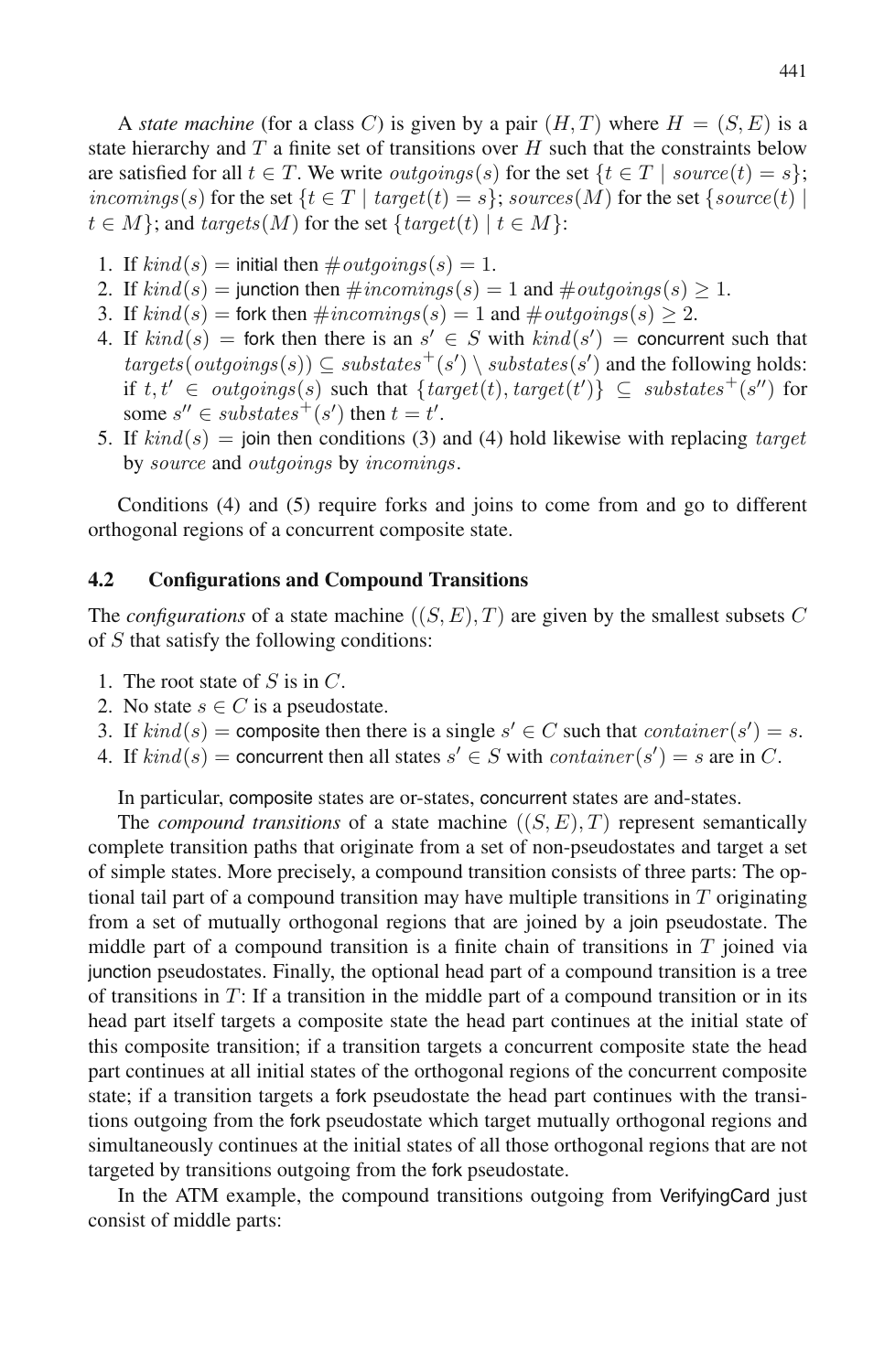- $\langle \{\},\langle \text{VerifyingCard} \rightarrow \text{junction}, \text{junction} \rightarrow \text{idle}\rangle,\{\}\rangle$ ,
- $\langle \{\},\langle \text{VerifyingCard} \rightarrow \text{junction}, \text{junction} \rightarrow \text{CardValid}\rangle,\{\}\rangle.$

The fork transition from Idle consists of a middle part and a tail part:

 $\langle \{\}, \langle \text{Idle} \rightarrow \text{fork}\rangle, \{\langle \text{fork} \rightarrow \text{VerifyingCard}\rangle, \langle \text{fork} \rightarrow \text{VerifyingPIN}\rangle\} \rangle.$ 

The join transition to DispenseMoney consists of a head part and a middle part:

 $\langle \{\langle \text{CardValid} \rightarrow \text{join} \rangle, \langle \text{PINCorrect} \rightarrow \text{join} \rangle\}, \langle \text{join} \rightarrow \text{DispenseMoney} \rangle, \{\} \rangle$ .

The algorithm for computing the compound transitions outgoing from a non-pseudostate in S of a state machine  $((S, E), T)$  relies on a procedure that computes the middle and head parts of compound transitions, also called *forward trees*, outgoing from an arbitrary state in  $S$ ; the details of the algorithms can be found in [8]. Note that our definition of compound transitions deviates from the explanations in the UML specification [14]. There, compound transitions are not required to target simple states only, but may as well stop at composite states. The proper initialization of composite and concurrent composite states is left to the entry procedure for composite states.

The notions of source states, target states, trigger, guard, and effect are transferred from transitions to compound transitions in the following way: The *source states* of a compound transition  $\tau$ , written sources( $\tau$ ), are the source states of the transitions in the tail part of  $\tau$ , if  $\tau$  shows a tail part, and the source state of the middle part, otherwise. Analogously, the target states of  $\tau$ , written  $targets(\tau)$ , are the target states of the transitions in the head part of  $\tau$ , if  $\tau$  shows a head part, and the target state of the middle part, otherwise. The *trigger* of  $\tau$  is the set of triggers of the transitions in the tail part of  $\tau$ , if  $\tau$  shows a tail part, and the trigger of the first transition in the middle part otherwise. The *guard* of  $\tau$  is the conjunction of all guards of transitions in  $\tau$ . Finally, the *effect* of  $\tau$  is the sequential composition of the effects of the tail, the middle, and the head part of  $\tau$ , where the effects in the tail and the head are conjoined in parallel whereas the effects in the middle part are composed sequentially. These definitions are naturally extended to sets of compound transitions which show the same trigger.

We recall some notions on compound transitions  $\tau$  from the UML specification that will be used for the definition of the execution semantics of state machines, in particular, when computing maximally conflict free sets of compound transitions in a given configuration C: The *main source state* of  $\tau$ ,  $mainSource(\tau)$ , is given by the state  $s = \text{lca}(\text{lca}^=(\text{sources}(\tau)), \text{lca}^=(\text{targets}(\tau)))$  if  $\text{kind}(s) =$  concurrent, and it is given by the state  $s' \in \textit{substates}(s)$  with  $\textit{lca}^{\equiv}(\textit{sources}(\tau)) \in \textit{substates}^*(s')$ , otherwise. The *main target state* of  $\tau$ ,  $mainTarget(\tau)$  is defined analogously, but exchanging sources(τ) and targets(τ). The set of states *exited* by  $\tau$  in configuration C,  $extted(C, \tau)$ , consists of substates<sup>\*</sup>(mainSource( $\tau$ ))∩C. The set of states *entered* by  $\tau$  in configuration C,  ${\it entered}(\tau)$ , is  ${\it substates}^*({\it mainTarget}(\tau)) \cap C$ . Again, the definitions for entered and exited are naturally extended to sets of compound transitions.

Two compound transitions  $\tau_1$  and  $\tau_2$  are *in conflict* in configuration C, written  $\tau_1 \sharp_C$  $\tau_2$ , if  $exited(C, \tau_1) \cap exited(C, \tau_2) \neq \emptyset$ ; more generally, a compound transition  $\tau$  is in conflict with a set of compound transitions T in configuration C, written  $\tau \sharp_C T$ , if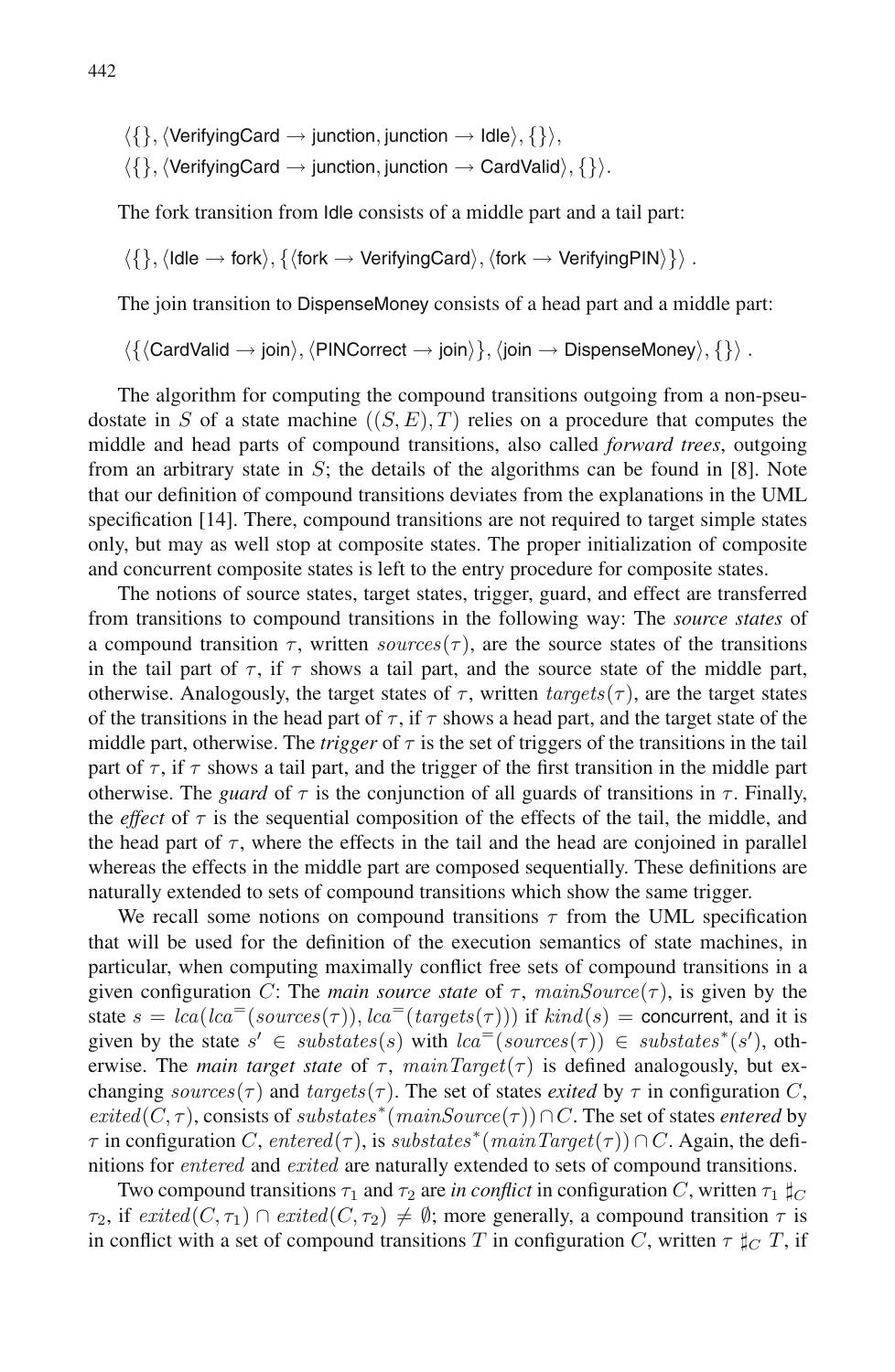$\tau \sharp_C \tau'$  for some  $\tau' \in T$ . If  $\tau_1 \sharp_C \tau_2$  let  $S_1$  and  $S_2$  be the sets of states in sources $(\tau_1)$ and sources( $\tau_2$ ), resp., that show the maximal numerical distance from the root state of  $(S, E)$ ;  $\tau_1$  is *prioritized* over  $\tau_2$  in configuration C, written  $\tau_1 \prec_C \tau_2$ , if  $S_1 \subseteq$ substates<sup>+</sup>(S<sub>2</sub>). Again,  $\tau \prec_C T$  for a compound transition  $\tau$  and a set of compound transitions T in configuration C if  $\tau \prec_C \tau'$  for some  $\tau' \in T$ .

### **4.3 Run-to-Completion Semantics**

The execution semantics of a UML state machine is described in the UML specification as a sequence of *run-to-completion steps*. Each such step is a move from a configuration of the state machine to another configuration. The sequence of steps starts in the *initial configuration* of the state machine, i.e., the configuration that is targeted by the forward tree outgoing from the initial state of the root state of the state hierarchy. In a run-tocompletion step from some configuration, first, an event is fetched from the event queue. Second, a maximally consistent set of enabled compound transitions outgoing from the states of the current configuration and whose guards are satisfied is chosen. If such a set, called a *step*, exists, all its compound transitions are fired simultaneously: First, all states that are exited by the step are deactivated in an inside-out manner, executing the exit actions of these states; each such that is marked to be not completed, as it is not part of the configuration any more. Second, the gathered effect of the step is executed. Third, all states entered by the step are activated in an outside-in manner, executing the entry actions of these states. Furthermore, after executing the entry action of a state this state is marked as complete, i.e. a completion event for this state is generated.

More formally, let  $((S, E), T)$  be a state machine. We assume a structure of *environments* η for state machines that provides the following primitive operations: An event can be fetched by  $fectch(\eta)$ ; the completion of a state s can be recorded by complete( $\eta$ , s); the revocation of a state s from being completed can be recorded by uncomplete $(\eta, s)$ ; a statement a can be executed by exec $(\eta, a)$ ; given a configuration C and an event e all compound transitions of  $((S, E), T)$  that are triggered by e can be computed by enabled $(\eta, C, e)$ ; and, finally, the validity of an expression g can be checked by  $\eta \models q$ . The enabledness of compound transitions in a configuration  $C$  by an event  $e$  is indeed solely defined on the basis of the triggers of compound transitions and thus only involves the completed states that have been previously recorded with the environment. The fireable sets of compound transitions, which are maximally consistent sets of enabled compound transitions are computed by the steps algorithm in Fig. 2(a). The execution of a state machine in some configuration and some environment is defined by the RTC algorithm in Fig. 2(b) which uses the algorithm for firing a compound transitions step in Fig. 2(c).

### **5 Embedding of UML State Machines**

Our goal is to make use of symbolic execution as interactive proof method for UML state machines. Embedding state machines into our temporal framework of Sect. 2 requires first to define state machines as temporal formulae and to extend our calculus with rules for their symbolic execution.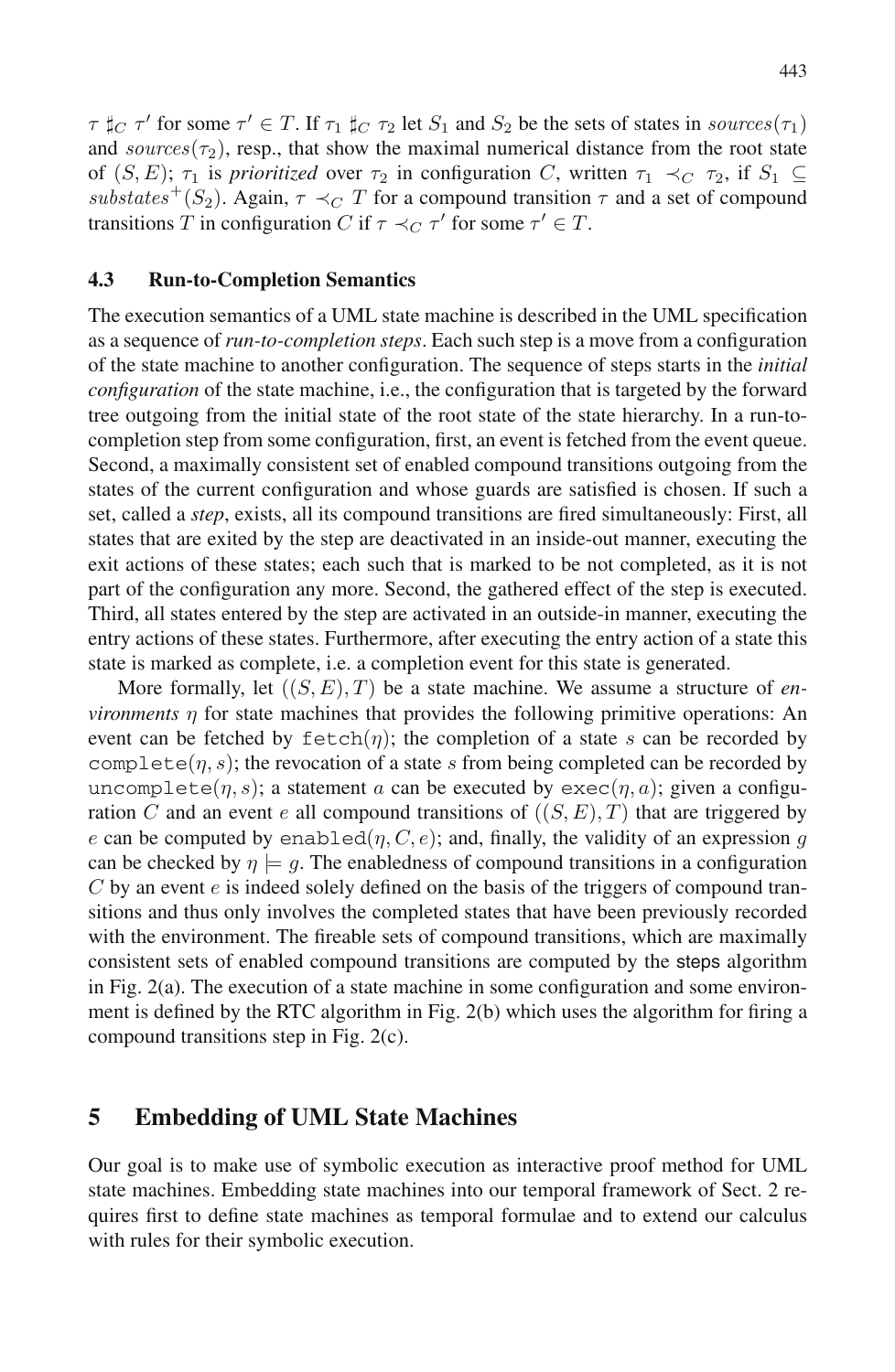```
steps(\text{env}, \text{conf}, \text{event}) \equiv\lceiltransitions \leftarrow enabled(env, conf, event)
  \{step \mid \langle guard, step \rangle \in steps(conf, transitions) \land env \models guard\}steps(conf, transitions) ≡
\lceilsteps \leftarrow {\langle false, \emptyset}}
 for transition ∈ transitions do
      for \langleguard,step\rangle \insteps\langletransitions \setminus \{transition\}\}do
           if transition \sharp_{\text{conf}} step
             then if transition \prec_{\textit{conf}} step
                      then guard \leftarrow guard \wedge \neg quard(transition) fi
             else step ← step \cup {transition}
                    guard ← guard \land guard(transition) fi
          steps ← steps \cup { \langleguard, step\rangle} od od
 steps
```
(a) Transition selection algorithm

```
RTC(\text{env}, \text{conf}) \equiv\lceil \langle event, env \rangle \leftarrow \text{fetch}(env)steps \leftarrow steps(\text{env}, \text{conf}, \text{event})if steps \neq \emptysetthen choose step ∈ steps
           \langle env, conf \rangle \leftarrow fire(exp, conf, step) fi
  \langle env, cont \rangle(b) Run-to-completion step algorithm
                                                            fire(\text{env}, \text{conf}, \text{step}) \equivfor state ∈ insideOut(exited(conf,step)) do
                                                                     env \leftarrow exec(env, exit(state))
                                                                     conf \leftarrow conf \setminus \{state\}env ← uncomplete(env,state) od
                                                                 env \leftarrow exec(env, effect(step))
                                                                 for state \in outsideIn(entered(conf, step)) do
                                                                     env \leftarrow exec(env, entry(state))
                                                                     conf ← conf ∪ {state}
                                                                     env ← complete(env,state) od
                                                                 \langle env, cont \rangle
```
(c) Transition firing algorithm

**Fig. 2.** State machine execution algorithms

State machines  $((S, E), T)$  are embedded into the temporal logic as a special formula  $[(S, E), T)]$  with the following semantics:

 $\pi \models [(S, E), T)]$  iff  $\pi$  is a valid trace of  $((S, E), T)$ 

for sequences of valuations  $\pi$ . The definition of a valid trace is not given here, as it is straightforward to derive from the definition of a single step as was defined in Sect. 4. A state machine configuration is a formula *conf* which represents the active states: for each state, a corresponding dynamic boolean variable is true if and only if the state is part of the current active state configuration of the state machine. Attributes and the event queue are represented as algebraic datatypes.

To define the calculus, we implement the function exec of rule (execute), which we described in Sect. 2.2, by setting

$$
exec([((S, E), T)], conf) = \{ \langle guard \land \langle action \rangle_{\text{DL}} V' = V, [((S, E), T)] \land conf_0 \rangle \mid \langle guard, step \rangle \in \text{steps}(conf, enabled(T)), \langle action, conf_0 \rangle = \text{fireaction}(conf, step) \}.
$$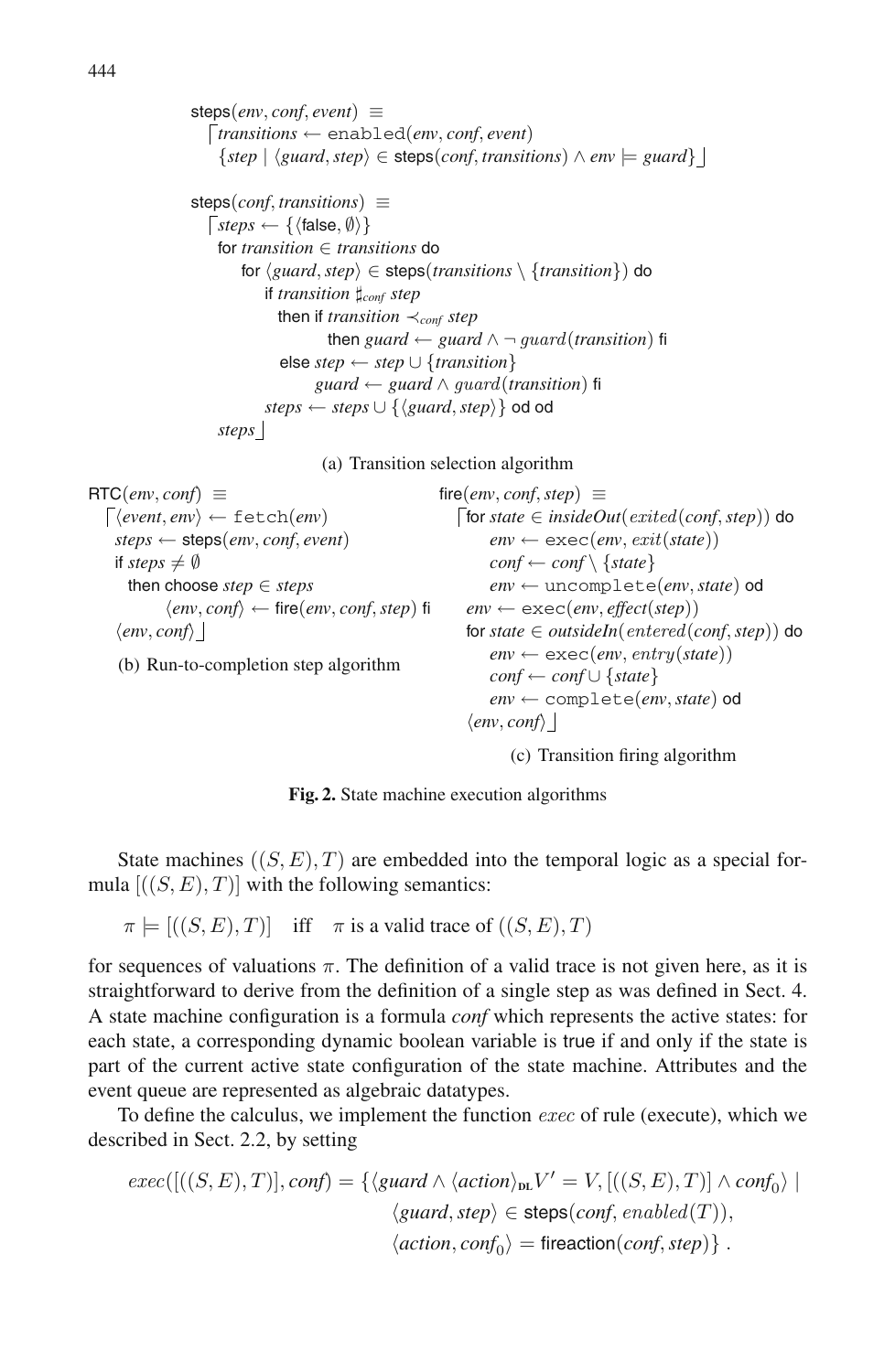

**Fig. 3.** Tool chain to translate UML models into KIV

Function exec provides configuration *conf* and the enabled transitions in T to the function steps of Fig. 2(a) which returns pairs of possible steps *step* and their corresponding guards *guard*. The function enabled uses the head element of the event queue as the current triggering event. We cannot use function fire of Fig. 2(c) to execute *step* as we cannot provide an explicit environment env. Therefore, we define a similar function fireaction which returns instead of a modified environment an action *action* which combines all of the environment updates as a sequential program. The guard, the action and the modified configuration *conf*<sup>0</sup> are combined to form the result of exec. (The special formula  $\langle action \rangle_{\text{DL}} V' = V$  of Dynamic Logic (DL [6]) takes the unprimed values of variables V as input to *action*, modifies the unprimed variables according to the sequential program and uses the modified variables to evaluate formula  $V' = V$ . This formula is used to "copy" the new values of the unprimed variables to the primed variables  $V'.$ )

This algorithm can be further optimized to ensure that the number of steps which are returned by steps is as small as possible: the context formulae which represent the symbolic environment can be used to automatically simplify guards, and the state hierarchy is exploited to faster detect transition priorities.

We implemented the calculus described above in the interactive verifier KIV. To complete the integration, we use a standard UML modelling tool (e.g. ArgoUML [1]) to draw state machines, and translate the resulting XMI-files to KIV with the model translator Hugo/RT [9]. The complete tool chain is shown in Fig. 3. This translation is fully automatic.

### **6 An Example Proof**

The proof method for UML state machines is very simple: we repeatedly execute steps and test whether we have already encountered the current active state configuration earlier in the proof; in this case, we have executed a cycle and the current goal can be closed with an inductive argument.

As example proof we show for state machine  $SC_{\text{Bank}}$  that the state DispenseMoney can only be entered, if tries  $\leq$  max-tries and PINValid is true. So the property to show is

(prop)  $\Box$ (DispenseMoney  $\rightarrow$  tries  $\leq$  maxTries  $\land$  PINValid).

With initial state machine configuration  $C \equiv$  Idle and variable condition  $I \equiv$  tries =  $0 \wedge$  maxTries  $\geq 0$  the proof obligation is

(init)  $[SC_{Bank}]$ , Idle, tries = 0  $\land$  maxTries  $\geq 0 \vdash$  (prop).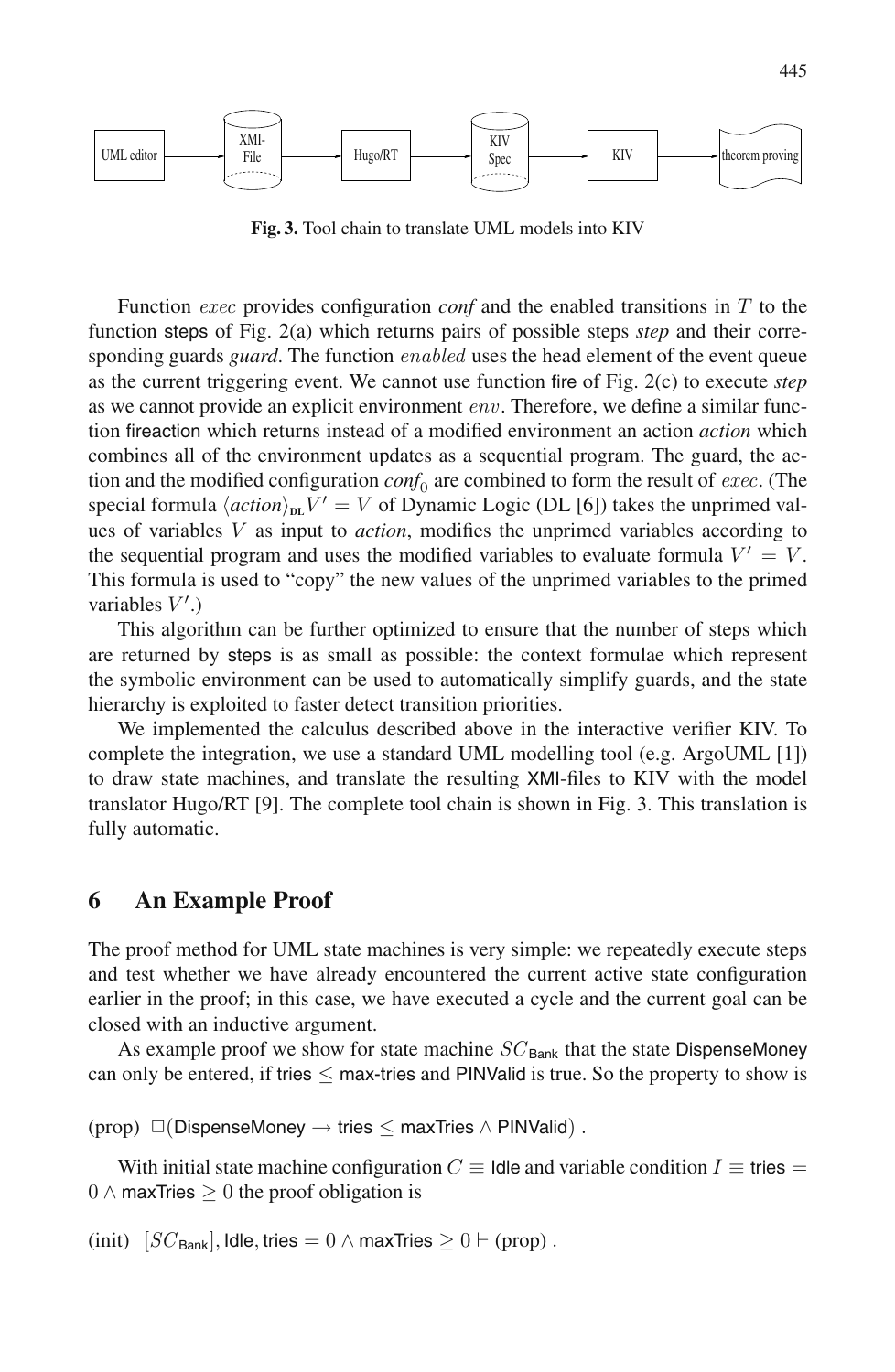

**Fig. 4.** Proof graph for the example proof

As precondition, we assume that the state machine  $SC_{Bank}$  of Fig. 1 is in state Idle and the initial conditions of the class diagram hold. The event queue is unspecified; we make no demands on the events in the initial queue and the queue of the following steps. In other words, the environment behaves arbitrarily. Note that the safety property of (prop) is trivially true for all states with  $\neg$ DispenseMoney.

The complete proof is shown in Fig. 4. To demonstrate our proof scheme we explain only the highlighted path. This exemplary run corresponds to the main use case scenario of the automatic teller machine. All other runs of the state machine can be shown following the same pattern. For better understanding of the proof graph, we denoted the nodes with the numbers of the actual states. The state numbers can be found in the state machine diagram (see Fig. 1).

The state machine will always return to state Idle  $(1)$ . To apply our induction scheme, we must choose an appropriate invariant, because the variable tries may increase in each cycle. We use

(inv) CardValid  $\rightarrow$  tries  $\leq$  maxTries

which can be easily shown with (init). This invariant is preserved in each cycle. Then, to use the current sequent later as induction hypothesis, the rule (ind alw) is applied.

Now we can apply the rule *execute* to advance one step in our state machine:

(a) done 
$$
\wedge \langle \textbf{skip} \rangle_{\text{DL}} \cdots \wedge \circ ([SC_{\text{Bank}}] \wedge \text{Finalized}), (\text{inv}) \vdash (\text{prop})
$$

 $(b)$  verifyPIN ∧  $\langle$ **skip** $\rangle_{\text{DL}}$   $\cdots$  ∧  $\circ$  ( $[SC_{\text{Bank}}]$ ∧ Verifying  $\land$  VerifyingCard  $\land$  VerifyingPIN), (inv)  $\vdash$  (prop) (c)  $\neg$ (**verifyPIN** ∧ done) ∧  $\langle$ **skip** $\rangle_{\text{DL}}$  · · · ∧  $\circ$ ([ $SC_{\text{Bank}}$ ] ∧ Idle),(inv)  $\vdash$  (prop)  $[SC_{\text{Rank}}]$ , Idle,  $(i\text{nv}) \vdash (prop)$ 

The lowest node in the proof graph (Fig. 4) depicts the application of this rule. As expected from the state machine diagram, we get three premises: Either the state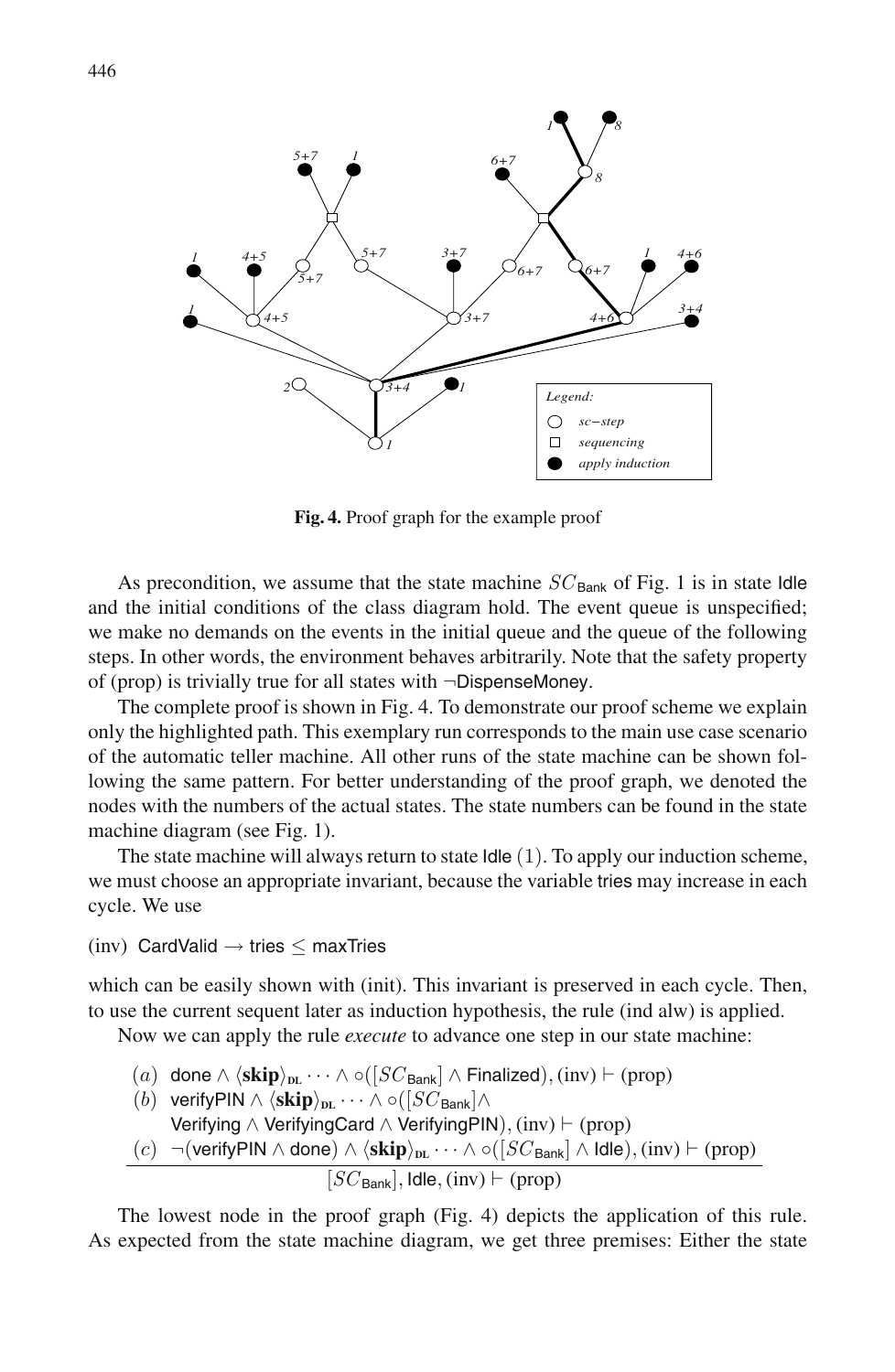machine is finalized  $(2)$  with the event done (premise  $(a)$ ) or the transition to state Verifying  $(3+4)$  is taken with event verifyPIN (premise  $(b)$ ) or the state machine remains in state Idle  $(1)$  with any other event (premise  $(c)$ ). In all cases the action is **skip** and a special formula (omitted) assigns the values of all unprimed variables to their primed complement. Premise (a) terminates and the proof is complete, premise (c) loops and induction is applied. The only nontrivial case is premise  $(b)$ . After simplification and application of rule (step) we receive

 $[SC_{\text{Bank}}]$ , Verifying ∧ VerifyingCard ∧ VerifyingPIN, (inv)  $\vdash$  (prop).

The new active states are Verifying and its substates VerifyingCard (4) and VerifyingPIN (3) and (inv) is preserved. Symbolic execution continues with the next step where we receive four different states for each possible transition and one state if no transition is enabled. We focus on the state Verifying, VerifyingCard (4) and PINCorrect (6). This transition is only taken, if the attribute PINValid is true, so we can assume PINValid to be true for the following steps. Like before, we invoke the next step. One of the next states is Verifying, CardValid  $(7)$  and PINCorrect  $(6)$ . This transition is only possible if the attribute CardValid is true and due to the invariant we can conclude that tries  $\leq$  maxTries. The same state is also reachable by first entering CardValid (7) and then entering PINCorrect (6). Both cases can be merged by sequencing, so there is only one open goal. From this state we reach DispenseMoney (8). Because we have shown PINValid and tries  $\leq$  maxTries in the previous two steps property (prop) holds in this state. The next step leads again to the state  $\text{Id}$  Idle  $(1)$ , where we use the induction hypothesis and close the current goal.

This proof scheme can be further automated. Our goal is to adapt the heuristics, so that the only user interaction is the specification of an adequate invariant.

### **7 Conclusion**

We have demonstrated how to integrate UML state machines into a proof method to interactively verify temporal properties of state machines. As a first step, we have defined a formal semantics of UML state machines and derived a proof rule for their symbolic execution. As can be seen in the example, the resulting proofs are very intuitive as they follow the different possible system runs. However, only small examples have been tackled so far.

Symbolic execution in general turns out to be a very intuitive approach not only to the verification of sequential programs but also to the construction of proofs for concurrent systems, with the potential to dispel the prejudice that interactive proofs in temporal logic are difficult. Proof rules for the execution of (most of) the temporal operators are invertible ensuring that the calculus can be automated to a large extent. A generic induction principle can be used to establish both safety and liveness properties. Sequencing is used to avoid exponential growth of proof trees for nondeterministic systems. A strategy to automatically apply sequencing is the key to efficiently use the approach for larger case studies. As has been demonstrated with the integration of UML state machines, proof rules for the symbolic execution of different formalisms can be implemented, provided that a formal operational semantics is defined.